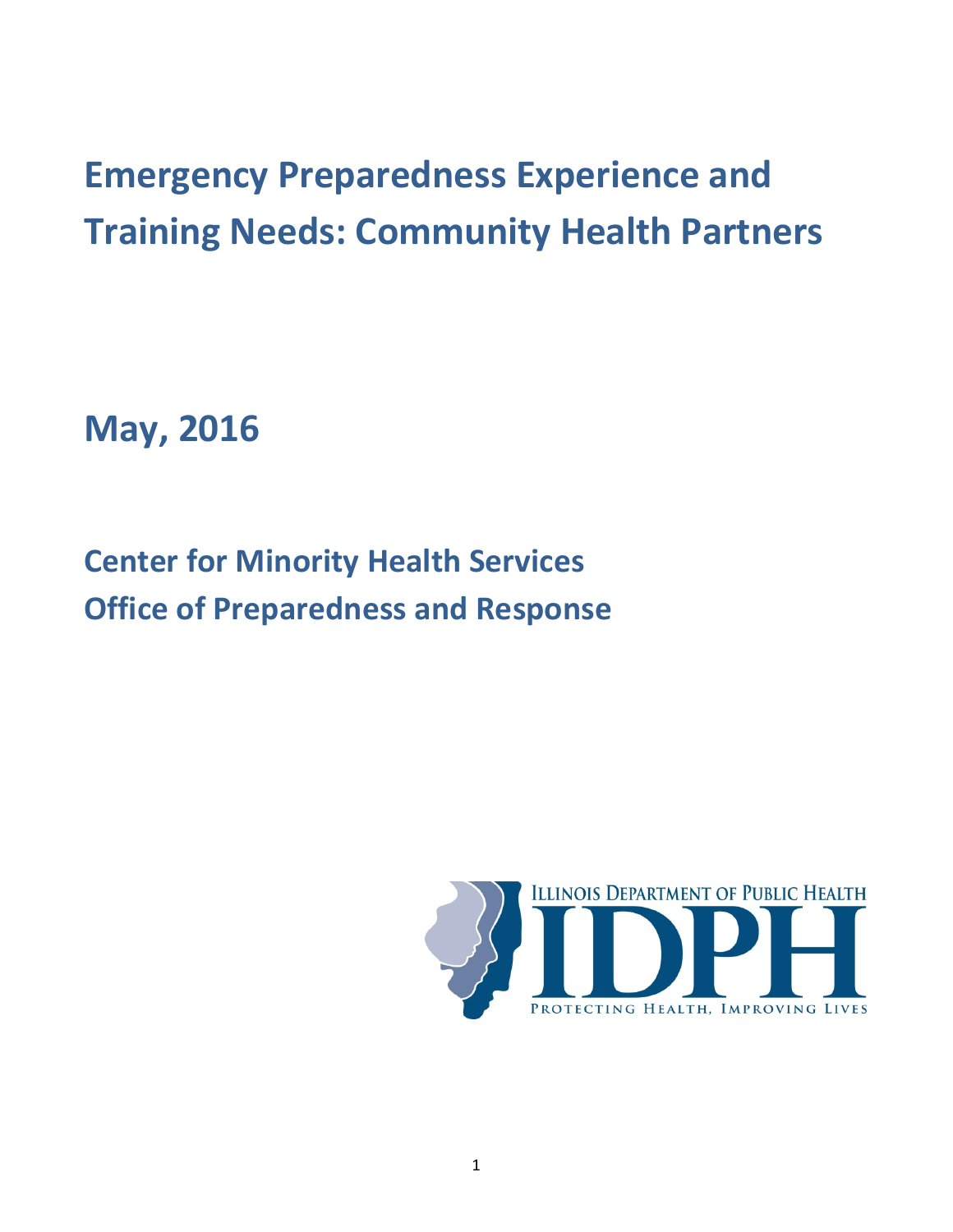#### **Background**

Community-based organizations (CBOs) often play an important role in emergency response. However, CBOs that primarily work with limited English proficiency (LEP) populations may not have as much experience in emergency preparedness and response. To understand the experience and training needs of community health partners better, IDPH's Center for Minority Health Services and Office for Preparedness and Response worked together to develop a survey for distribution to community health partners.

#### **Methods**

A brief electronic survey was sent to community health partners who work with LEP populations. The survey link was active from December 2015 to February 2016. The survey focused on the experiences and needs of community health partners in addressing emergency preparedness with the communities they serve. Because a complete list of community health partners in Illinois was unavailable, the survey link was shared with key partners who then distributed the survey link to their partners. Due to the fact that the survey was not distributed systematically or randomly, findings must be interpreted with caution. Additionally, although local health departments were not intended recipients of the survey, several LHDs completed the survey.

#### **Results**

One hundred and one (101) responses to the survey were received; ten IP addresses had more than one survey respondent. Responses were not de-duplicated due to differing responses among individuals from the same organization. Because some survey respondents skipped questions or followed pre-programmed skip patterns, the number of respondents is indicated for each question.

The largest proportion of survey respondents were CBOs (27%) however, respondents were also from local health departments (LHDs) (23%), community health centers (15%) and a variety of other types of organizations (see Figure 1).

**Figure 1.** Survey Respondents by Organization Type (n=101)

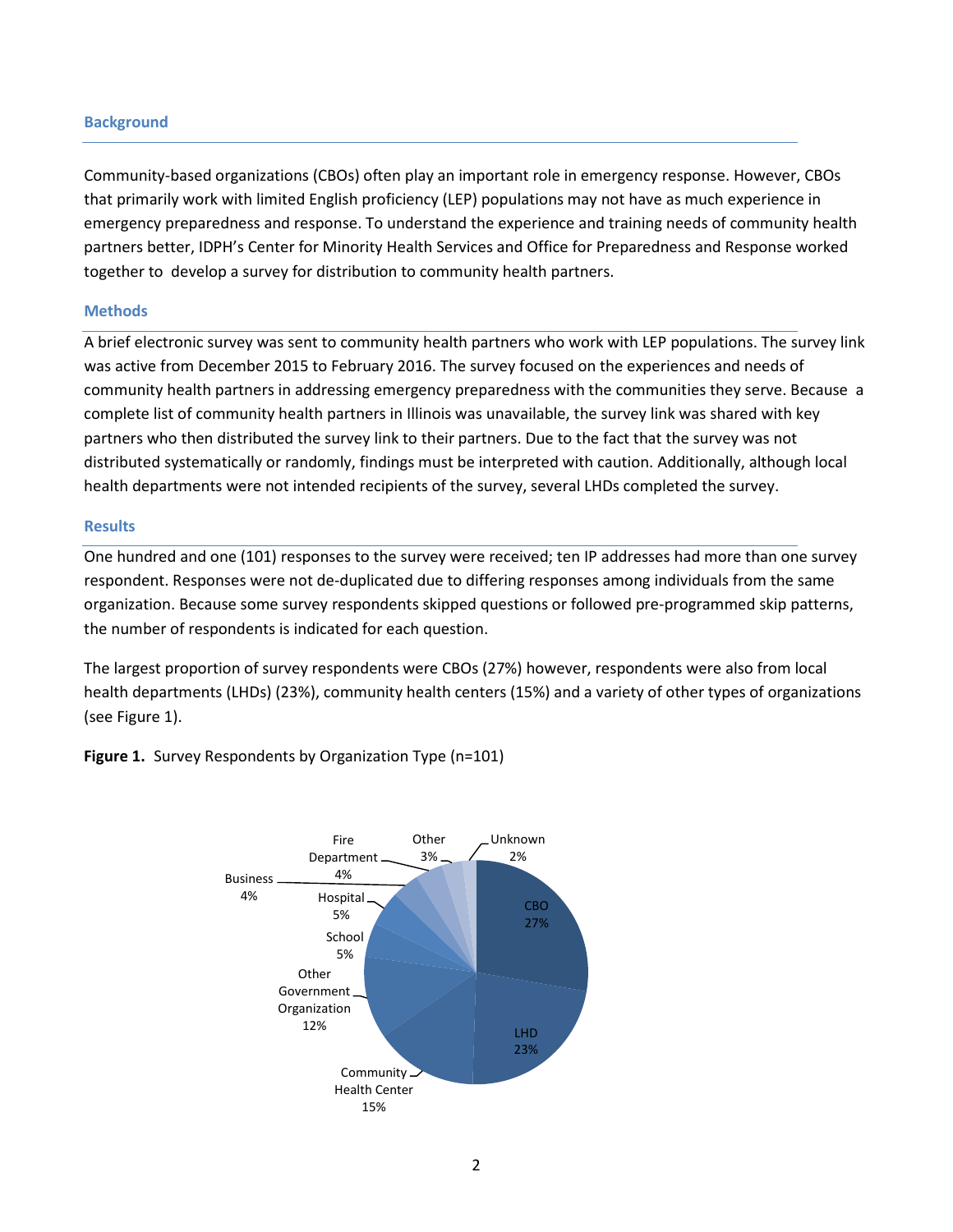### **Size of Community Served by Organization Type**

The majority of respondents, both CBOs and non-CBOs, reported having >500 clients annually. However, organizations serving fewer clients were also well-represented in the survey.



**Figure 2.** Annual Number of Community Members Reached by Organization Type (n=101)

## **Counties where Community Members Served by Respondent Organizations Reside**

Survey respondents serving community members in every county in Illinois responded to the survey. The largest number of survey respondents served clients residing in Cook County.

**Figure 3.** Number of Respondent Organizations Serving Clients by County (n=101)

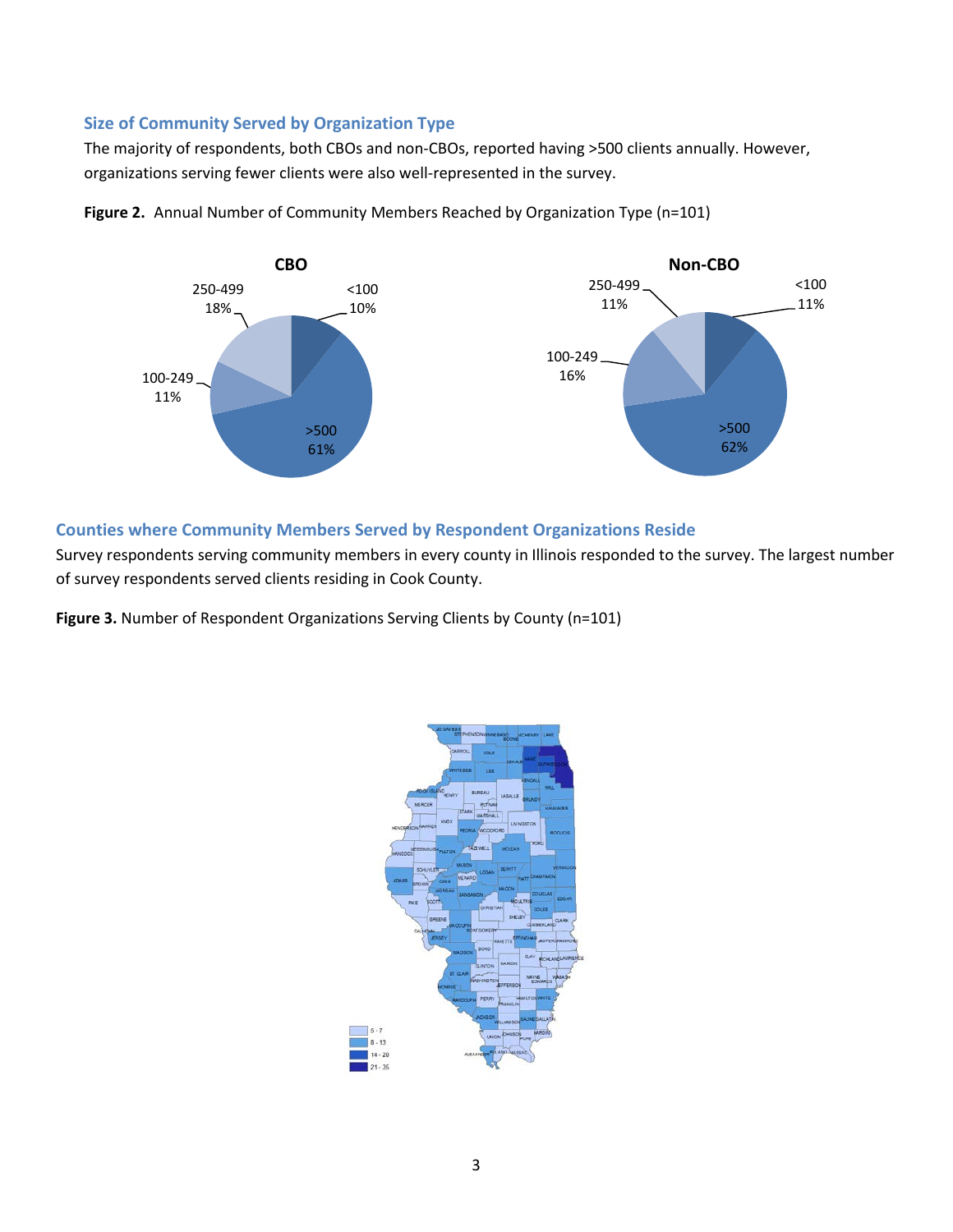### **Languages Spoken by Community Members**

A wide variety of languages are spoken by the communities respondent organizations serve. Spanish was most often reported (70%) followed by American Sign Language, and then Arabic. A large number of organizations that work with the deaf population responded to the survey. In 2012, about 1.6% of Illinois adults aged 18-64 years were estimated to be hard of hearing [\(http://libguides.gallaudet.edu/content.php?pid=119476&sid=1029190\)](http://libguides.gallaudet.edu/content.php?pid=119476&sid=1029190). Six percent of respondents were not sure if languages other than English were spoken by their community members.

## **Table 1.** Most Common Non-English Languages Spoken by Community Members Served by Survey Respondents\*  $(n=101)$

| <b>Answer Options</b>         | <b>Response Percent</b> | Response<br>Count |
|-------------------------------|-------------------------|-------------------|
| <b>Spanish</b>                | 69.3%                   | 70                |
| <b>American Sign Language</b> | 16.8%                   | 17                |
| <b>Arabic</b>                 | 16.8%                   | 17                |
| <b>Chinese</b>                | 13.9%                   | 14                |
| <b>Korean</b>                 | 12.9%                   | 13                |
| <b>Polish</b>                 | 11.9%                   | 12                |
| <b>French</b>                 | 10.9%                   | 11                |
| <b>Burmese Dialects</b>       | 7.9%                    | 8                 |
| Gujarti                       | 5.9%                    | 6                 |
| <b>Not Sure</b>               | 5.9%                    | 6                 |
| <b>German</b>                 | 4.0%                    | $\overline{4}$    |
| <b>Russian</b>                | 4.0%                    | 4                 |
| <b>Serbo-Croatian</b>         | 4.0%                    | $\overline{4}$    |
| <b>Urdu</b>                   | 4.0%                    | 4                 |
| <b>Nepali</b>                 | 3.0%                    | $\overline{3}$    |
| <b>Cambodian/Khmer</b>        | 2.0%                    | $\overline{2}$    |
| <b>Farsi</b>                  | 2.0%                    | $\overline{2}$    |
| <b>Hindi</b>                  | 2.0%                    | $\overline{2}$    |
| <b>Italian</b>                | 2.0%                    | $\overline{2}$    |
| <b>Swahili</b>                | 2.0%                    | 2                 |
| <b>Tagalog</b>                | 2.0%                    | $\overline{2}$    |

**\*** Some languages were only reported by one survey respondent and are not included in the table

## **Ability to Translate Materials into Languages Spoken by Community Members?**

Community health partners were asked about their ability to translate materials into the languages of the community members they serve. Most organizations indicated that they were able to translate materials with CBOs slightly more likely to indicate that they had this capability as compared to non-CBOs (75% compared to 68%).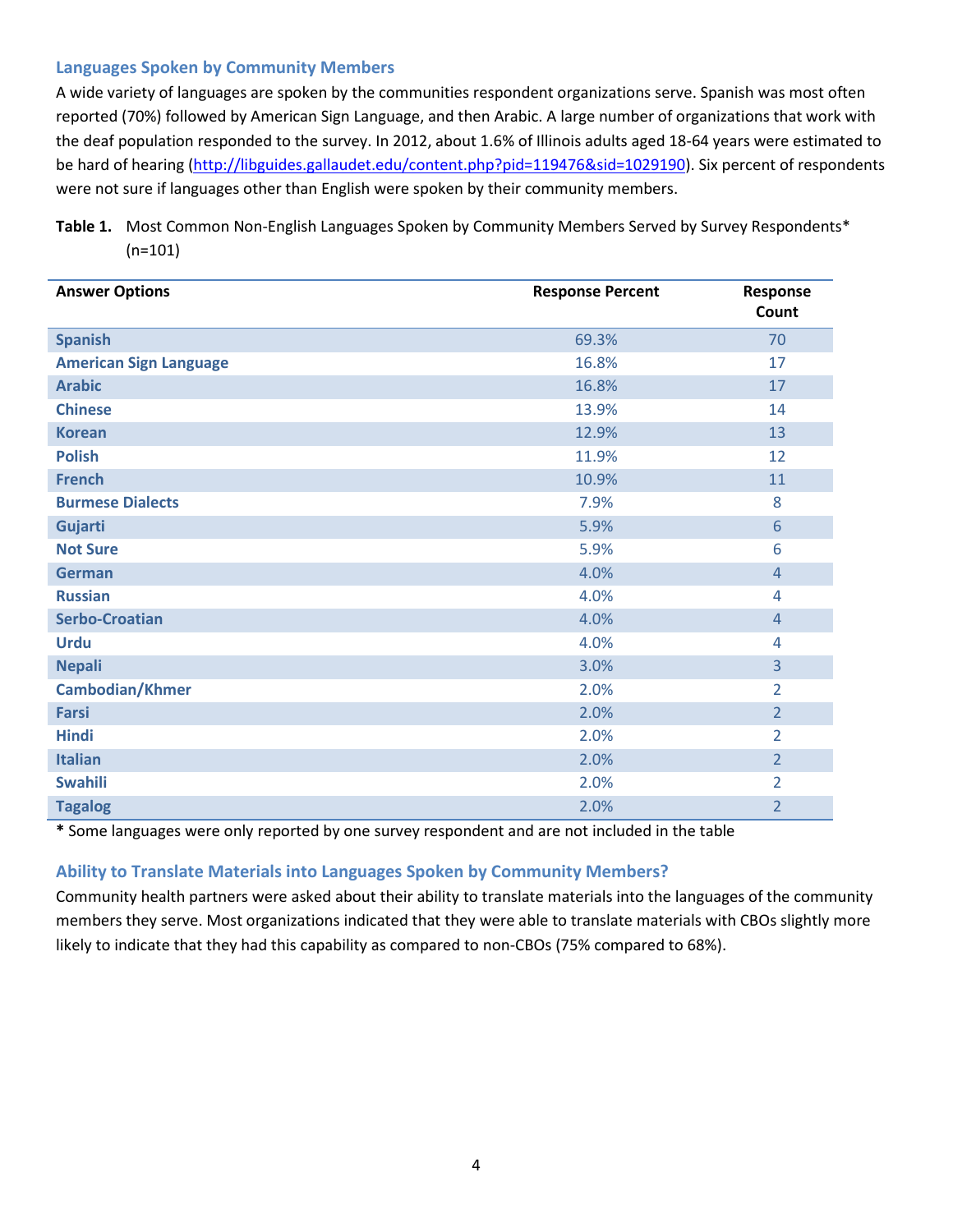**Figure 4.** Ability to Translate Materials in Non-English Languages by Organization Type (n=101)



## **Awareness of Emergency Plans for Your Community?**

Non-CBOs were more likely to report awareness of community emergency plans compared to CBOs (69% compared to 50%). Because many hospitals and LHDs completed the survey, this finding likely reflects the roles of the different organization types. Interestingly, 25% of CBO and 14% of non-CBO respondents were not sure if they were aware of their community's emergency plans - indicating an opportunity to work with both types of organizations on improving awareness of community emergency plans.



**Figure 5.** Awareness of Community Emergency Plan by Community Organization Type (n=101)

## **Provided Emergency Preparedness Information to Communities Served Prior to an Emergency?**

Prior to an event, CBOs were more likely to report having provided information to the populations they serve compared to non-CBOs (54% compared to 46%). A relatively high proportion of respondents were not sure of their organization's role in providing emergency preparedness messaging (20%).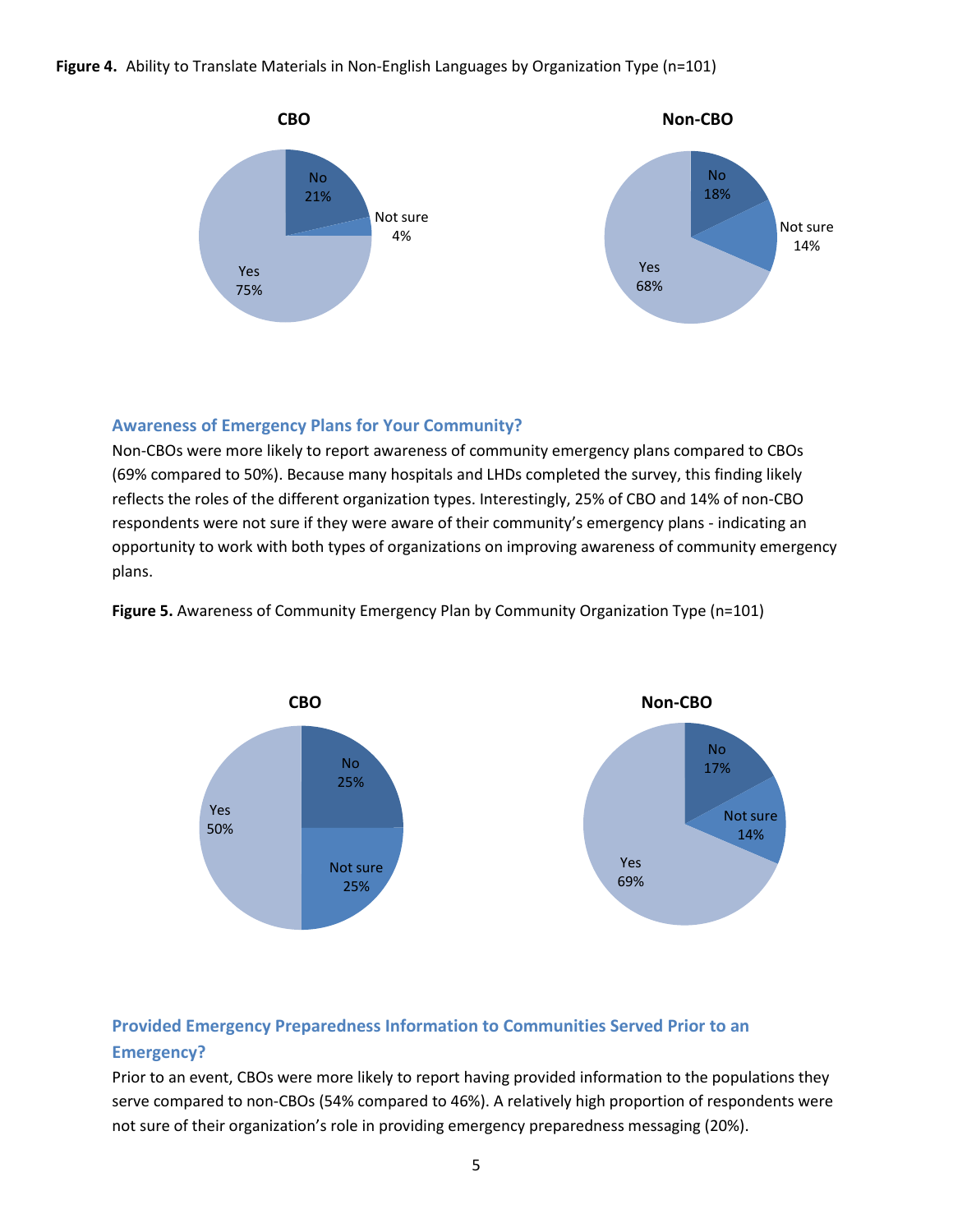**Figure 6.** Provided Information to Community Members Prior to an Emergency by Organization Type (n=98)



## **Reasons Organization has not Provided Emergency Preparedness Information (Prior to an Emergency)?**

The majority of CBOs (71%) viewed providing emergency preparedness information as within their organization's mandate. Among CBOs, the primary reason cited for not providing emergency preparedness information to community members was lack of training on emergency preparedness activities. CBOs also mentioned that they didn't have materials on these topics (57%).

A higher proportion of non-CBOs reported providing emergency preparedness information as being outof-scope of their organization's mandate (42%). Lack of training and materials were less often cited by non-CBOs as barriers to providing information on emergency preparedness.



**Figure 7.** Reasons for not Providing Emergency Preparedness Information by Organization Type (n=31)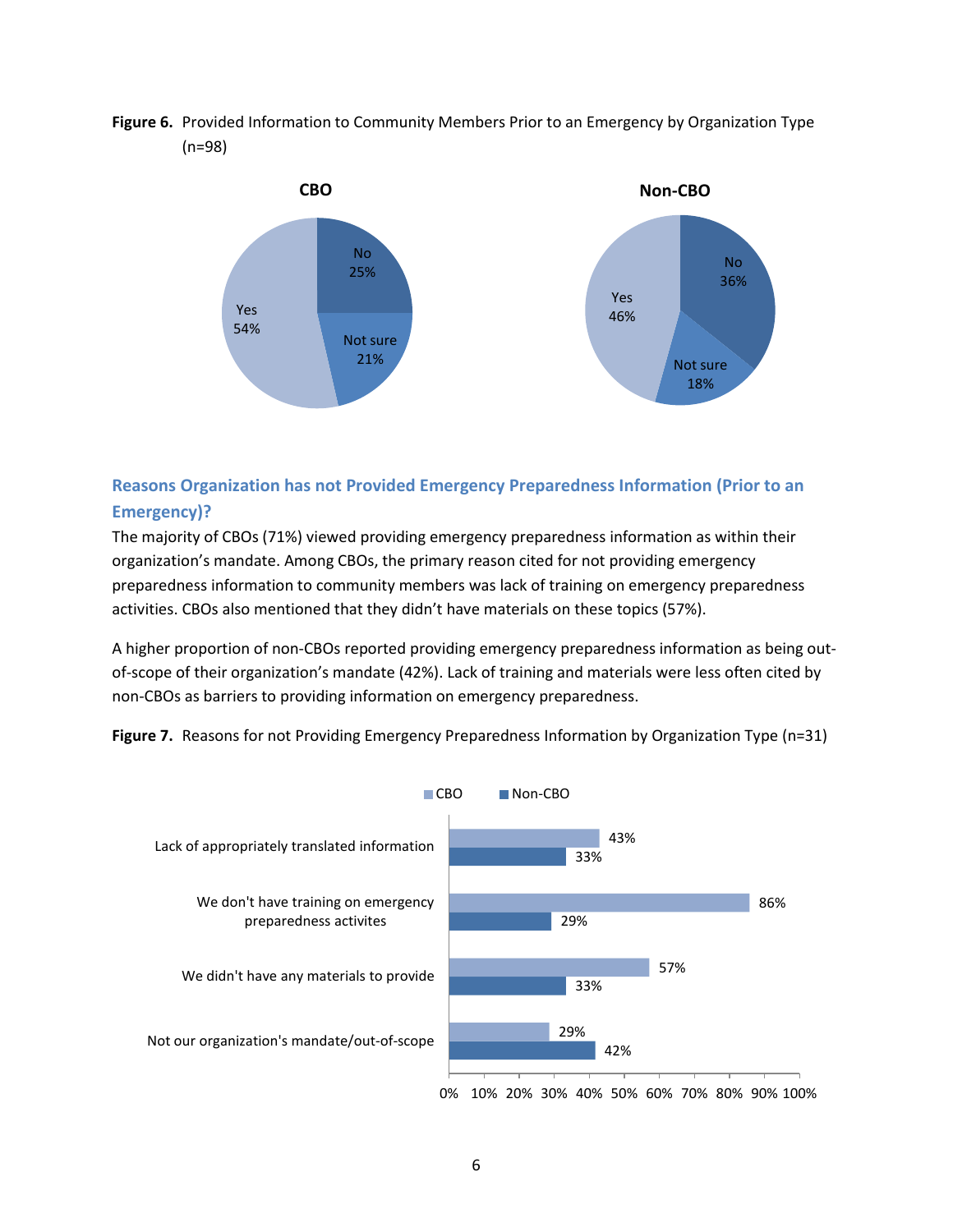## **Emergency Preparedness Topics Covered by Organizations with Community Members Prior to an Emergency?**

Survey respondents were asked about specific topics related to emergency preparedness on which they've provided information to community members prior to an emergency. CBOs reported higher rates of providing education around extreme weather and household emergency preparedness while non-CBOs reported higher rates of providing education around influenza and tornadoes. Additional topics cited by respondents on which they've provided information included: bomb threats, floods, fire, collisions, nuclear plant disaster preparedness, and active shooter on campus.



**Figure 8.** Emergency Preparedness Topics Covered Prior to an Emergency by Organization Type (n=44)

## **Format Used to Share Emergency Preparedness Information Prior to an Emergency**

The most commonly reported method to share information about emergency preparedness with community members by both CBOs and non-CBOs was distribution of printed materials in English. The next most commonly reported information sharing methods were social media and speaking directly with clients. Use of social media was common among non-CBOs but was not reported by any CBOs. Email messages were not utilized by respondent CBOs.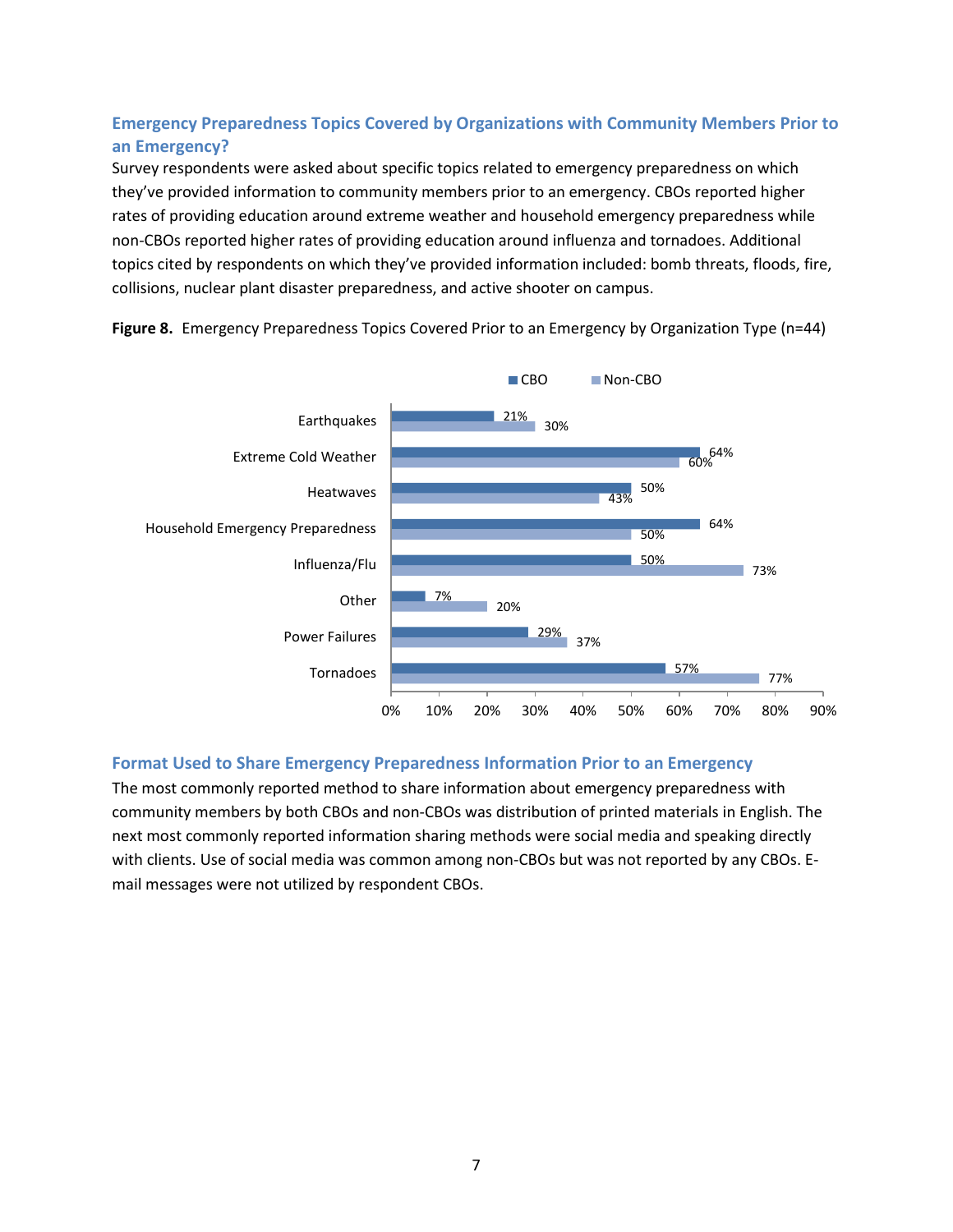

**Figure 9.** Methods Used to Share Emergency Preparedness Information Prior to an Emergency (n=44)

## **Ever Provided Emergency Messages to Your Community during an Emergency?**

About one third of CBO and non-CBO respondents reported providing emergency messages in an emergency situation to community members. A higher proportion of non-CBOs (38%) reported providing messaging during past emergencies as compared to CBOs.

**Figure 10.**History of Providing Emergency Messages to Community Members during an Emergency by Organization Type (n=93)



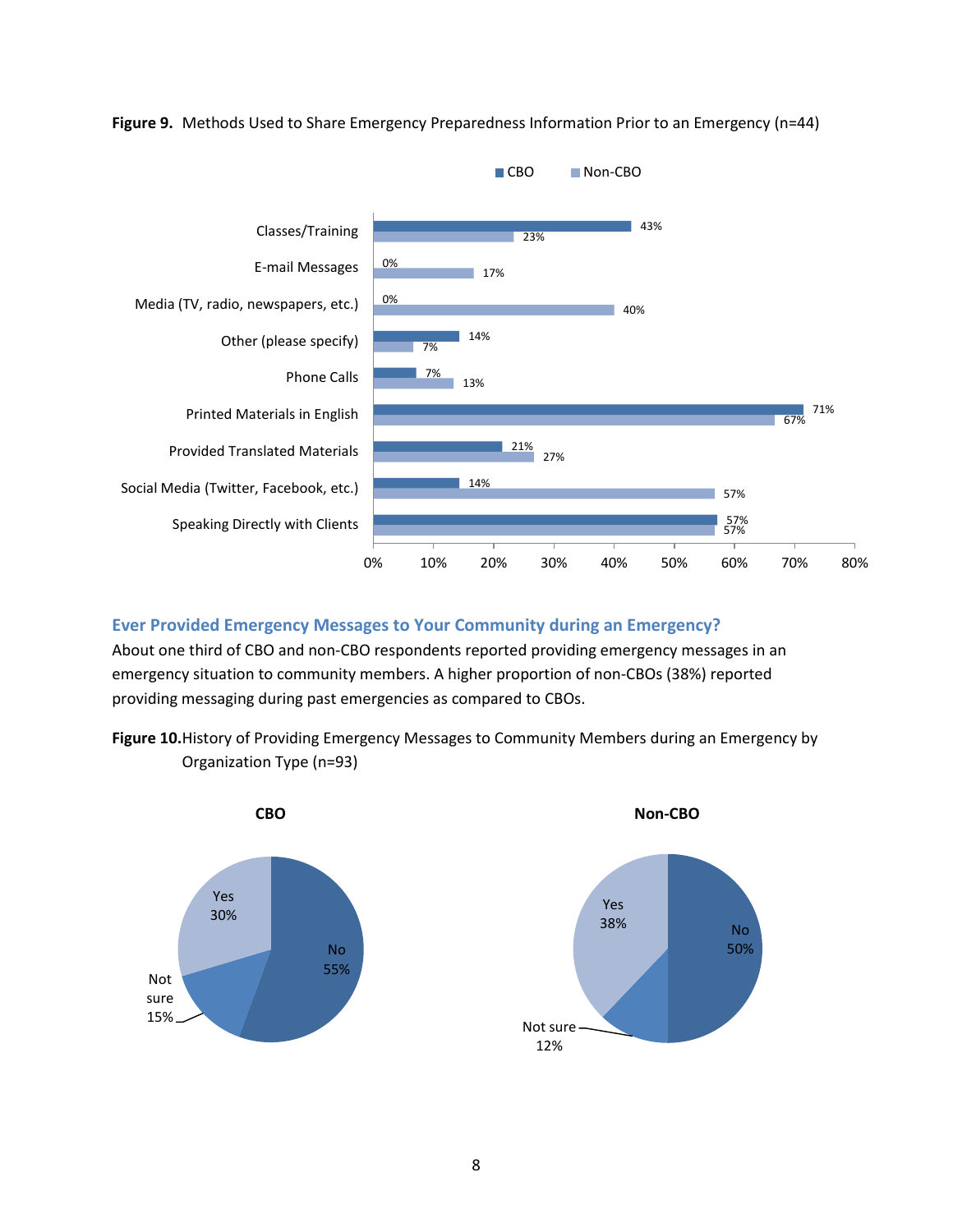#### **Types of Emergencies where Information was Provided**

Among survey respondents who indicated that they had provided information to community members in past emergencies, the most commonly reported topic was around influenza. Non-CBOs also indicated having provided information around extreme cold weather and tornadoes. Providing information during past floods was also mentioned by 5% of non-CBOs. Among CBOs, a low percentage reported providing information during past emergencies with the highest proportion providing information about influenza and general household preparedness.





**Interest in Receiving Technical Assistance or Tools to Improve Communication about Emergency Preparedness with LEP Community Members?**

There was a strong interest by both CBOs and non-CBOs in receiving additional information regarding communication with LEP community members about emergency preparedness. However, CBOs were much more interested than non-CBOs in receiving additional technical assistance (84% compared to 61%). Because many of the non-CBOs already do work around emergency preparedness, particularly local health departments, these types of organizations may perceive having sufficient training to conduct communication around emergency preparedness.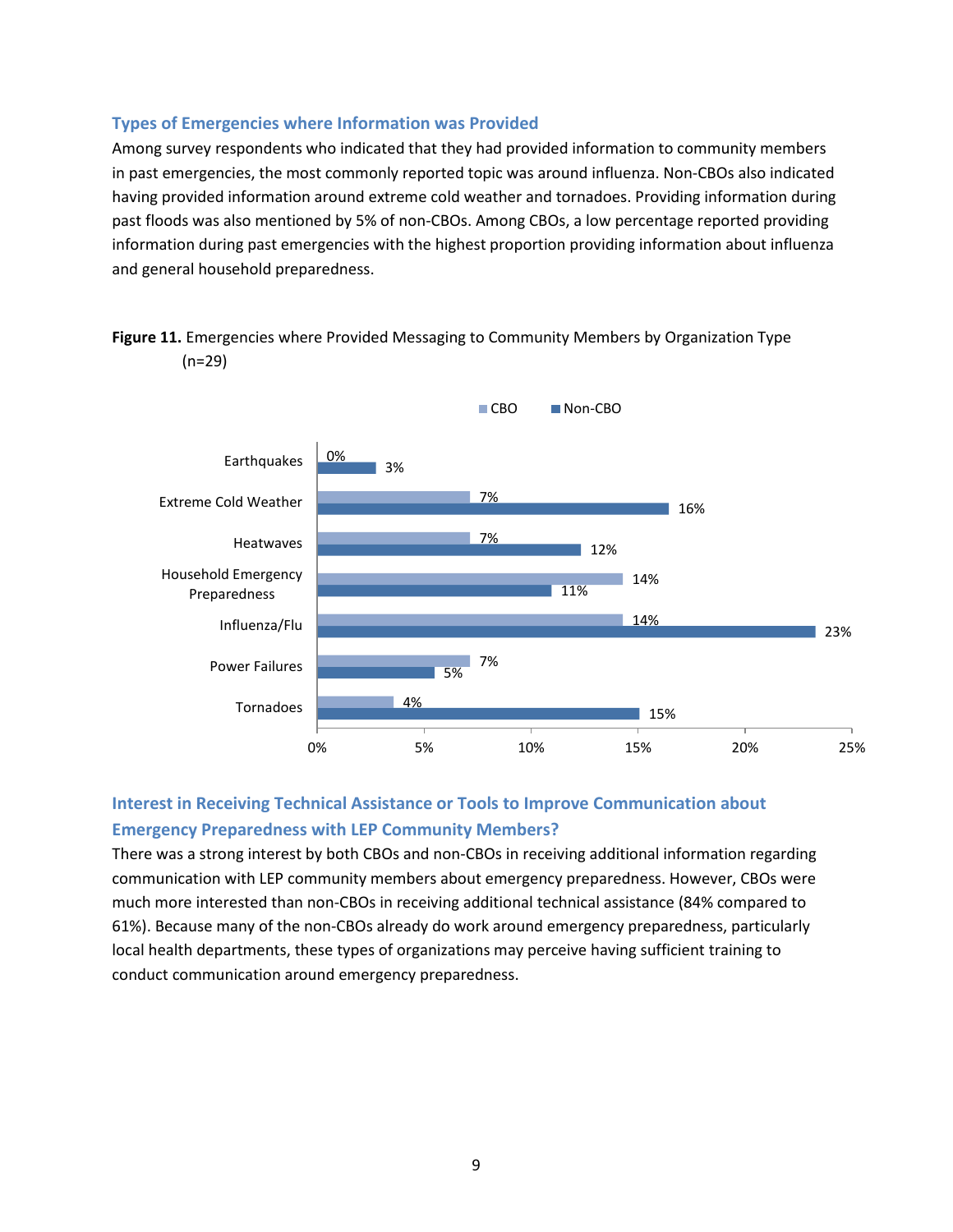## **Figure 12.**Interest in Receiving Additional Technical Resources to Improve Communication with LEP Community Members around Emergency Preparedness (n=86)



#### **Emergency Preparedness Topics Most Useful for Populations Served**

CBOs identified that information about extreme hot and cold weather would be most useful to the populations they serve, followed by information about influenza. Non-CBOs ranked information about tornados and influenza, in addition to extreme cold weather, as being most useful. Both types of organizations ranked information about earthquakes as being least useful

**Figure 13.** Most Useful Emergency Preparedness Topics by Organization Type (n=60)



#### **CBO**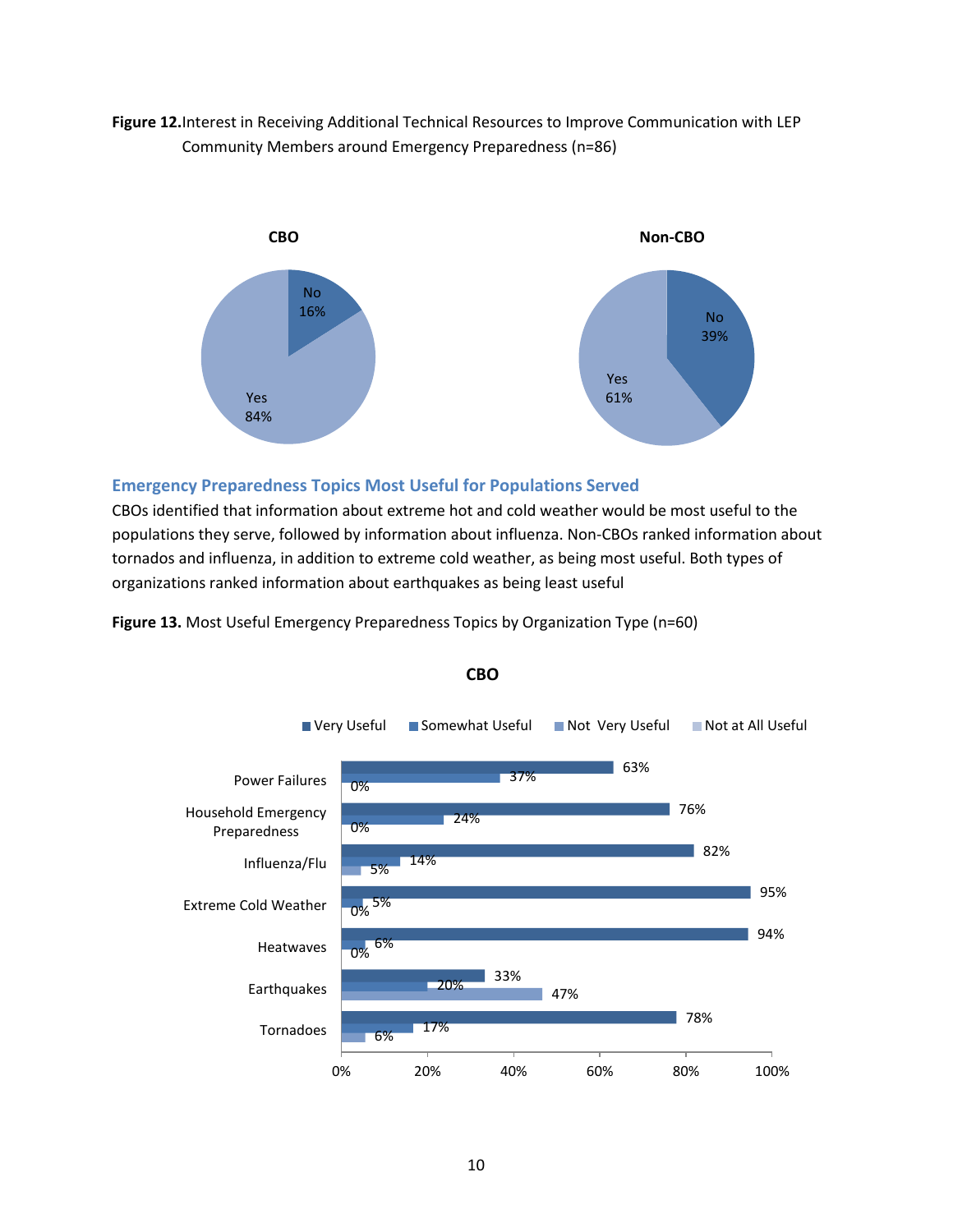

Other topics mentioned by survey respondents that would be useful so share with the communities they serve include: fires, floods, infectious other infectious disease including TB, and dealing with riots.

## **Additional Comments about Emergency Preparedness Shared by Survey Respondents**

- We work with refugees and often emergency preparedness is a very low priority until an actual emergency occurs. It would be beneficial to get assistance on ways to help people understand their risk so they are open to preparing for an emergency.
- A video featuring a person using sign language along with captions on video will be very helpful for deaf community members.
- Closed caption on television, tweets, Facebook, 911 system, texts to be sent to deaf populations would be helpful.
- Having the trust of the community or being affiliated with a trusted source in the community is absolutely vital to educate and provide assistance effectively.

## **Summary**

CBOs in Illinois that work with LEP populations indicated interest in providing emergency preparedness messages to the communities they serve. The main reason cited by CBOs for not providing information on emergency preparedness was lack of training. However, a high proportion of respondent community